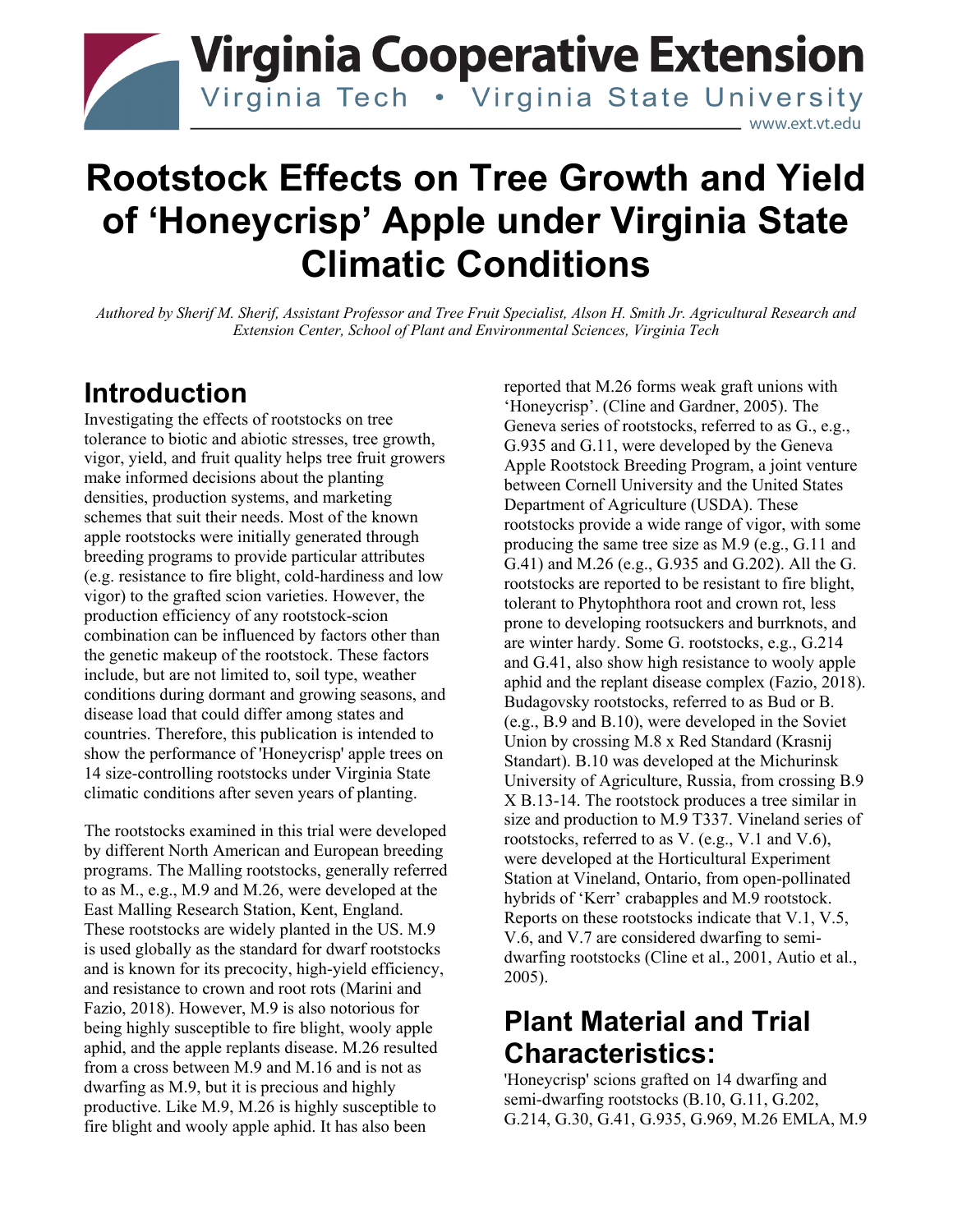T337, V.1, V.5, V.6, V.7) were planted in a commercial orchard (Saunders Brothers Orchard, Piney River) in Central Virginia in 2014 as a part of an NC-140 project that encompasses nine states. The purpose of this multi-state project was to evaluate the effects of different dwarfing and semi-dwarfing rootstocks on the tree and crop characteristics (e.g. trunk cross sectional area (TCSA), number of rootsuckers, and yield (kg/tree)) of 'Honeycrisp' apples. Trees were spaced at 4 ft within row and 12 ft between rows (907 tree/acre), and trained to a tallspindle training system. Trees were arranged in the field according to a completely randomized design (CRD) with ten single-tree replicates. Trunk circumference (cm), 1 ft above the graft union, was measured each fall, and used to calculate TCSA. Cumulative root suckers were calculated as the total number of suckers a rootstock produced during six years (2016-2021). The cumulative yield was calculated as the sum of yields from 2016-2021. The cumulative yield efficiency (kg/TCSA) was calculated by dividing the cumulative yield, by the TCSA of the final year of this trial (2021). Trees were fertilized and managed for pests and diseases according to the Spray Bulletin for Commercial Tree Fruit Growers, VCE Publication 456-419.

## **Trial Results & Discussion**

*Tree vigor:* Among the 14 rootstocks investigated in this trial, V-series and G.30 produced the most vigorous trees, with TCSA values ranging between 27.6 - 36.5 cm<sup>2</sup>; whereas G.41, G.11, G.935, B.10, M.9, and M.26 produced the most dwarfing trees with TCSA values ranging between 13.2 to 17.6 cm<sup>2</sup>. G.214 and G.969 produced medium-sized trees with a TCSA of  $23.3 - 24.5$  cm<sup>2</sup>, respectively.

The TCSA data collected in 2021, seven years after planting, showed that trees on G.41, G.11. G.202, and G.935 were similar in size to those on M.9 (Table 1); which is consistent with previous reports that placed these rootstocks under the "dwarfing" category (Autio et al., 2020). The TCSA values recorded during seven years (2015-2021) consistently showed that these Geneva rootstocks were statistically similar to M.9. B.10 also conferred vigor similar to M.9; however, it was numerically, but not statistically, less dwarfing than M.9, particularly in later years after planting (2019-2021). M.26 and M.9 had statistically similar TCSA values, which was consistent with the findings of the same NC-140 trial in other locations (Cline et al., 2021).

G.214, which was previously categorized as a "dwarfing" rootstock most similar to M.9, had TCSA values that were significantly higher than M.9 in most years. Indeed, trees on G.214 were almost 50% larger than those on M.9 and nearly similar in size to G.969, which is generally considered a "semi-dwarfing" rootstock. Similarly, G.30 showed high TCSA values that were 86% and 60% higher than M.9 and M.26, respectively, and should also be placed under the "semi-dwarfing" category. All Vineland rootstocks were significantly more vigorous than M.9 and M.26 and similar to G.30. In fact, trees on V. rootstocks were twice the size of trees on M.9 (Table 1), making them unsuitable for high-density planting systems under Virginia soil and climatic conditions.



Figure 1. Trunk cross sectional area (cm2) of 14 different apple rootstocks in 2021, eight years after planting.

Table 1. The size of 'Honeycrisp' trees on different rootstocks relative to M.9 T337 and M.26 EMLA.

| <b>Rootstocks</b> | <b>Tree vigor</b> | <b>Tree vigor</b> |
|-------------------|-------------------|-------------------|
|                   | relative to M.9   | relative to M.26  |
|                   | <b>T337</b>       | <b>EMLA</b>       |
| G.41              | 0.93              | 0.80              |
| G.11              | 0.94              | 0.81              |
| G.935             | 1.08              | 0.92              |
| B.10              | 0.88              | 0.76              |
| M.9 T337          | 1.00              | 0.86              |
| G.214             | 1.49              | 1.28              |
| G.969             | 1.65              | 1.42              |
| G.30              | 1.87              | 1.60              |
| V.1               | 1.93              | 1.66              |
| V.5               | 2.10              | 1.80              |
| V.7               | 1.96              | 1.69              |
| V.6               | 2.30              | 1.98              |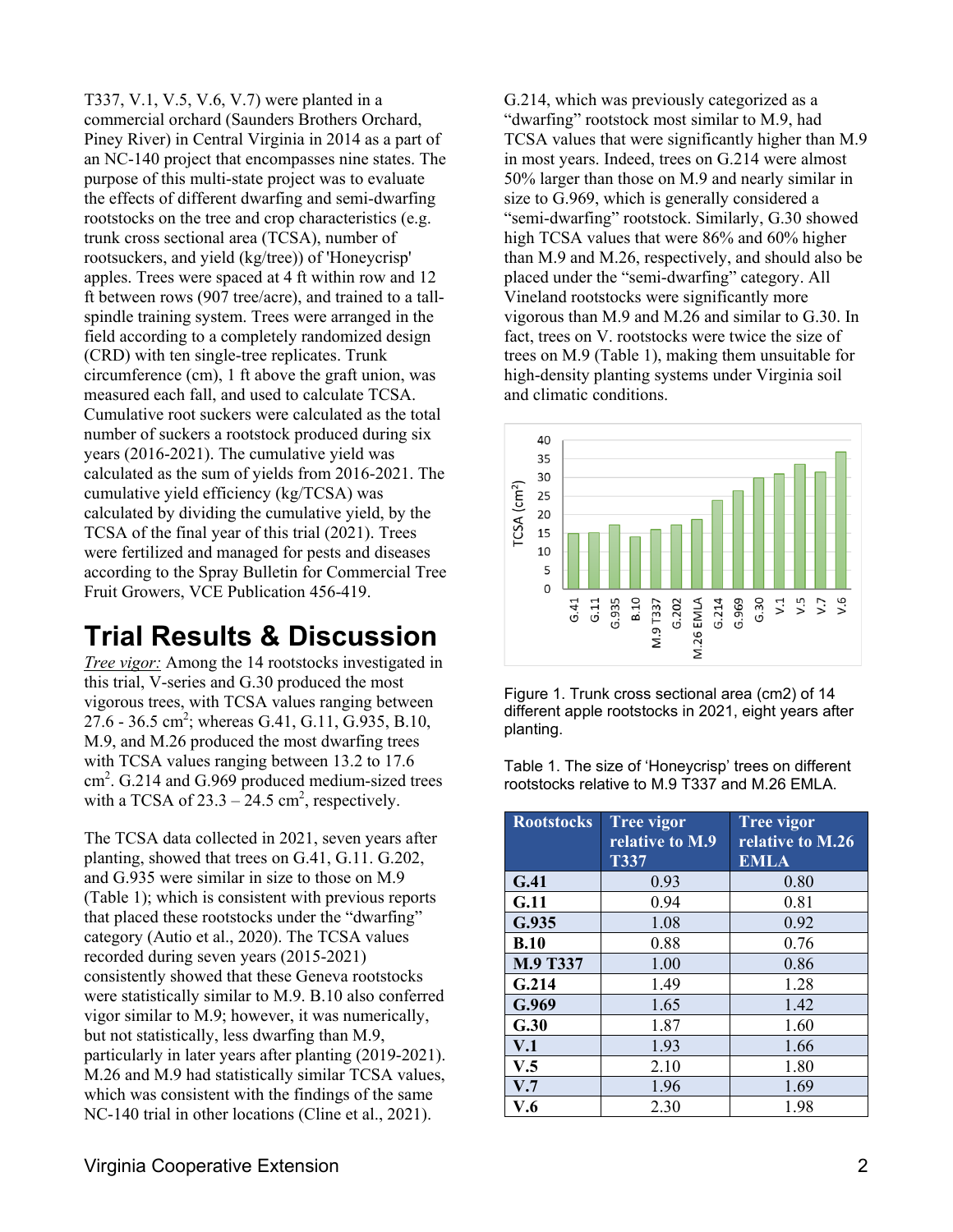*Incidence of suckering*: rootstocks varied significantly in their tendency to produce suckers. For instance, G.935 produced  $\sim$  45 sucker/tree within six years, whereas others such as G.11, B.10 and M.26 produced less than 5 sucker/tree during the same period (Figure 2). The high incidence of suckers is considered a highly undesirable trait, yet the effects of genetics and environment on sucker development are not well understood. In addition to competing with the tree for water and nutrients, suckers are also notorious for serving as infection sites for fire blight and feeding sites for wooly apple aphid.



Figure 2. The cumulative number of suckers per tree calculated for each rootstock for six years (2016- 2021).

*Cumulative yield*: the effects of rootstocks on cumulative yield were highly significant (*P*= 000.1) (Table 2). The highest six-year cumulative yield (2016-2021) was achieved from 'Honeycrisp' scions on G.214, G.969, and G.30, with averages ranging between 47.9 to 53.1 kg/tree. V. rootstocks also produced high yields, ranging from 43.4 to 47.9 kg/tree. The lowest cumulative yields were harvested from trees on dwarfing rootstocks, e.g., G.41, G.202, B.10, M.9, and M.26, with averages ranging between 29.5 to 32.4 kg/tree. Trees on G.11 and G.935 had higher, but not statistically significant, cumulative yields than those on M.9 and M.26. The annual yield data for the 2017-2019 growing seasons followed the typical biennial nature of 'Honeycrisp'; however, both 2020 and 2021 seasons were considered as 'ON' years. This change in the bearing behavior could be due to the new orchard practices recently adopted in Virginia to improve return bloom, including the multiple applications of NAA products within 45 days after full bloom to induce flower bud formation (Figure 4).

*Cumulative yield efficiency*: the most yield efficient trees were those on G.11, B.10, G.935. These trees produced a cumulative vield of nearly 2.3 kg/cm<sup>2</sup> TCSA, compared to  $\sim$  1.4 kg/cm<sup>2</sup> TCSA for trees on V. rootstocks. Cumulative yield efficiencies of G.214, G.41, and G.969 were comparable to M.9 and slightly higher than M.26.



Figure 4. Average yield (kg/tree) of 'Honeycrisp' on 14 different rootstocks during six years (2016-2021).

Table 2. The effects of rootstocks on cumulative yield and cumulative yield efficiency of 'Honeycrisp' trees.

| <b>Rootstocks</b> | <b>Cumulative</b>                         | <b>Cumulative Yield</b>                        |
|-------------------|-------------------------------------------|------------------------------------------------|
|                   | <b>Yield (kg/tree)</b><br>$(2016 - 2021)$ | <b>Efficiency</b><br>(kg/cm <sup>2</sup> TCSA) |
|                   |                                           |                                                |
| G.214             | $53.13a*$                                 | 2.28a                                          |
| G.969             | 51.08 a                                   | $1.96$ abc                                     |
| G.11              | 34.22 bcd                                 | 2.35a                                          |
| G.935             | 36.26 bcd                                 | 2.30a                                          |
| G.30              | 47.85 ab                                  | $1.65$ abcd                                    |
| <b>B.10</b>       | 30.85 cd                                  | 2.34a                                          |
| <b>M.9T337</b>    | 32.38 ab                                  | 2.12ab                                         |
| V.5               | 47.78 ab                                  | 1.47 bcd                                       |
| V.7               | 44.85 abc                                 | 1.47 bcd                                       |
| G.41              | 29.46 d                                   | 1.99 abc                                       |
| M.26EMLA          | 32.23 cd                                  | $1.76$ abcd                                    |
| V.1               | 43.44 abc                                 | 1.41 cd                                        |
| V.6               | 44.02 abc                                 | 1.22d                                          |
| G.202             | 29.71 d                                   | 1.78 d                                         |

\* Means with the same letter are not significantly different.